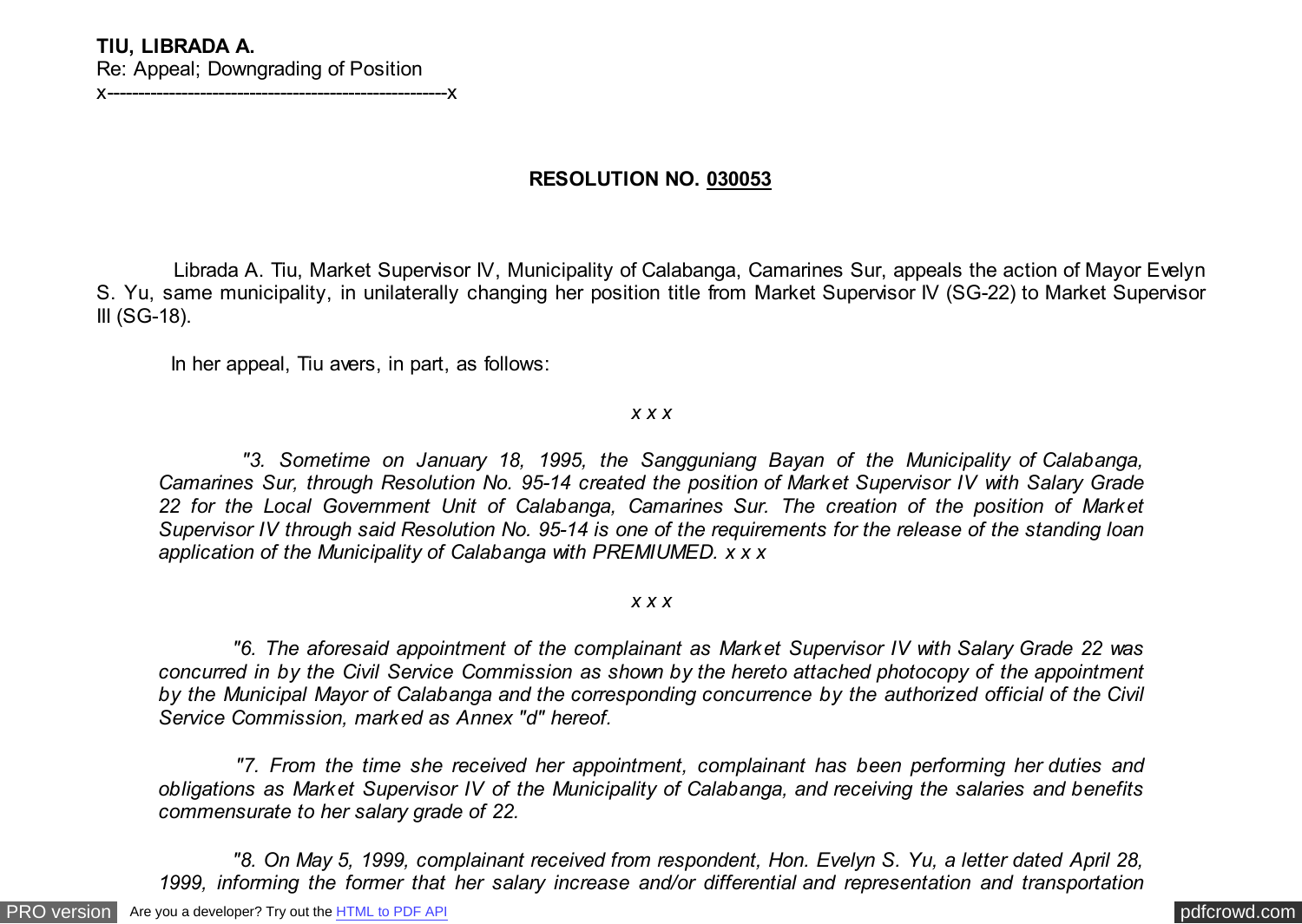*allowance are being temporarily withheld pending resolution by the latter's office as to the correctness of the former's position title and salary grade. The action of the respondent was in reaction to Resolution No. 088 s. 1998 of the Sangguniang Panlalawigan which reviewed the budget of the Municipality of Calabanga, and stated that, 'The highest level of position below the Asst. Department Heads in 1st to 3rd class municipalities like Calabanga, shall be limited to SG-18, pursuant to LBC No. 53 of the DBM.' Hence, the position of Market Supervisor IV, SG-22, is without legal basis.*

 *"9. The respondent withheld the complainant's salary increase and RATA notwithstanding the recommendation made in March 26, 1999 Report by a Committee ordered to study the comments and recommendations of the Sangguniang Panlalawigan regarding the position title and salary grade of the complainant. In their report, the Committee pointed out that the position of herein complainant is that of an Assistant Department Head, hence is not covered by the provision of LBC No. 53 of the DBM. Hence, her position of Market Supervisor IV is correct, and so is her salary grade of 22.*

 *"10. On June 28, 1999, complainant received Memorandum Order No. 99-49 dated June 23, 1999 and issued by the respondent, unilaterally ordering the change of complainant's position title from Market Supervisor IV to Market Supervisor III, and her salary grade from 22 to 18. The basis of this unilateral act of the respondent is the condition No. 7 contained in Resolution No. 088 s. 1999, passed by the Sangguniang Panlalawigan of Camarines Sur, which in turn is improvidently based on Section 4(d) of LBC No. 53 issued by the DBM.*

 *"11. On June 5, 2000, complainant, through counsel, wrote the respondent, informing her of the illegality of the Memorandum Order No. 99-49, and demanding that complainant's salary grade be restored to its former and proper level, with payment of all back salaries and benefits due to the complainant.*

*x x x*

 *"13. Respondent's unilateral act of changing the position title and salary grade of herein complainant is unlawful and ultra vires, as it is only the Sangguniang Bayan of Calabanga, Camarines Sur which is empowered by law to create and change the position all (sic) employees of the municipal government and determine their salaries and benefits. Moreover, even the reasons cited by the respondent for the unilateral downgrading of complainant's position title and salary grade is without factual and legal basis. It should be well-emphasized that complainant's position is in the level of an Assistant Department Head, while the position referred to by Section 4 (d) of LBC No. 53 is only relevant to positions below the Assistant Department Heads."*

When requested to comment on the appeal, Mayor Yu states, as follows: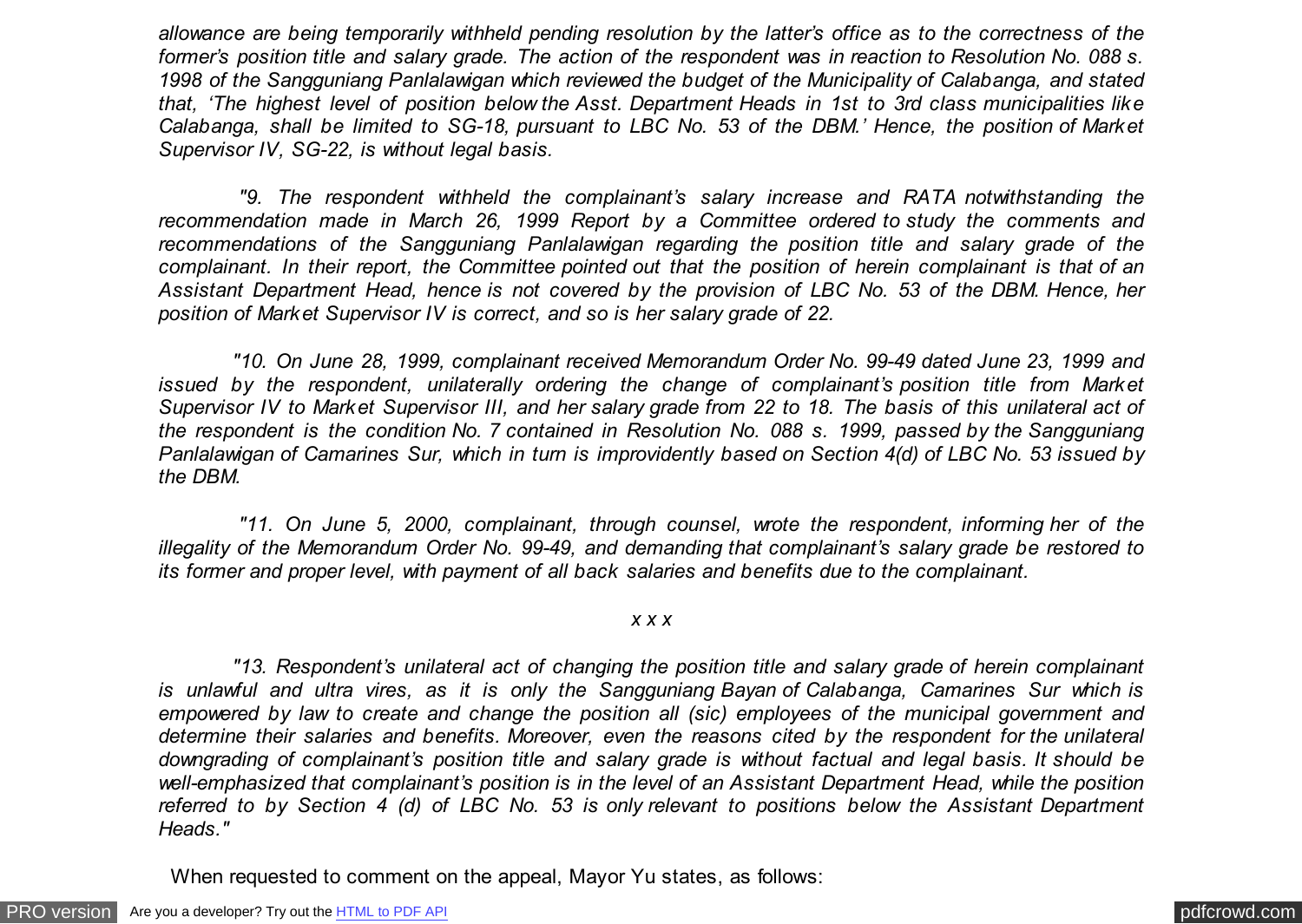*"2. Paragraph 8 is admitted, and for emphasis, it is here stated that herein respondent has decided to take that specific course of action in compliance with a standing legal directive coming as it does from a lawfully constituted authority pursuant to the 1991 Local Government Code.*

 *"3. That paragraph 3 is qualifiedly admitted to the extent that such report/recommendation had been presented, but to complete the facts and thus set the entire records straight, herein respondent states that the conclusion arrived at by the committee, i.e., 'the intention of the proponents of the appointment of Mrs. Tiu was for her to be appointed at Grade 22, nothing less' was erroneous as it was devoid of any legal basis. In the first place, the power to appoint is not wholly unbriddled nor entirely 'not canalized within the banks to keep it from overflowing'. secondly, the committee's conclusion was merely recommendatory such that herein respondent was not bound to take the same in its entirety.*

### *x x x*

 *"5. That the allegations in paragraph 13 are hereby denied, the truth of the matter being that even as the power to create and change appointments is lodged in the Sangguniang Bayan, yet, such power is subject to existing rules and regulations setting the parameters for the exercise of such power. Thus, creating an office for the local government is subject to the review powers of the Sangguniang Panlalawigan. It was the decision of the Sangguniang Panlalawigan overturning the propriety of the appointment of the complainant according to the questioned salary grade which herein respondent complied with and enforced, as was her duty under the circumstances.*

 *"6. That no less that Director R.A. Morales of the Civil Service Commission (Camarines Sur Field office) had initially ruled that the path treaded by herein respondent is the true and correct one, as embodied in a letter dated April 22, 1999, copy of which is here attached and marked as Annex 'I' to become an integral part hereof.*

 *"7. That in a more definitive tone, Regional Director Salvador C. Fernandez of the Civil Service Commission, Regional Office No. V wrote finis to the controversy when he ruled:*

 *"After a careful evaluation of the facts presented, it appeared that the creation of the positions of Market Supervisor IV, SG 22 and Rural Health Physician, SG 20 were in conformity with Section 4 (d) of Local Budget Circular No. 53 dated September 1, 1993 and LBC No. 61 dated March 18, 1996 annual budget of that Municipality by the Sangguniang Panlalawigan of the Province of Camarines Sur, it was recommended that the highest level of position below the*

[PRO version](http://pdfcrowd.com/customize/) Are you a developer? Try out th[e HTML to PDF API](http://pdfcrowd.com/html-to-pdf-api/?ref=pdf) process and the example of the HTML to PDF API [pdfcrowd.com](http://pdfcrowd.com)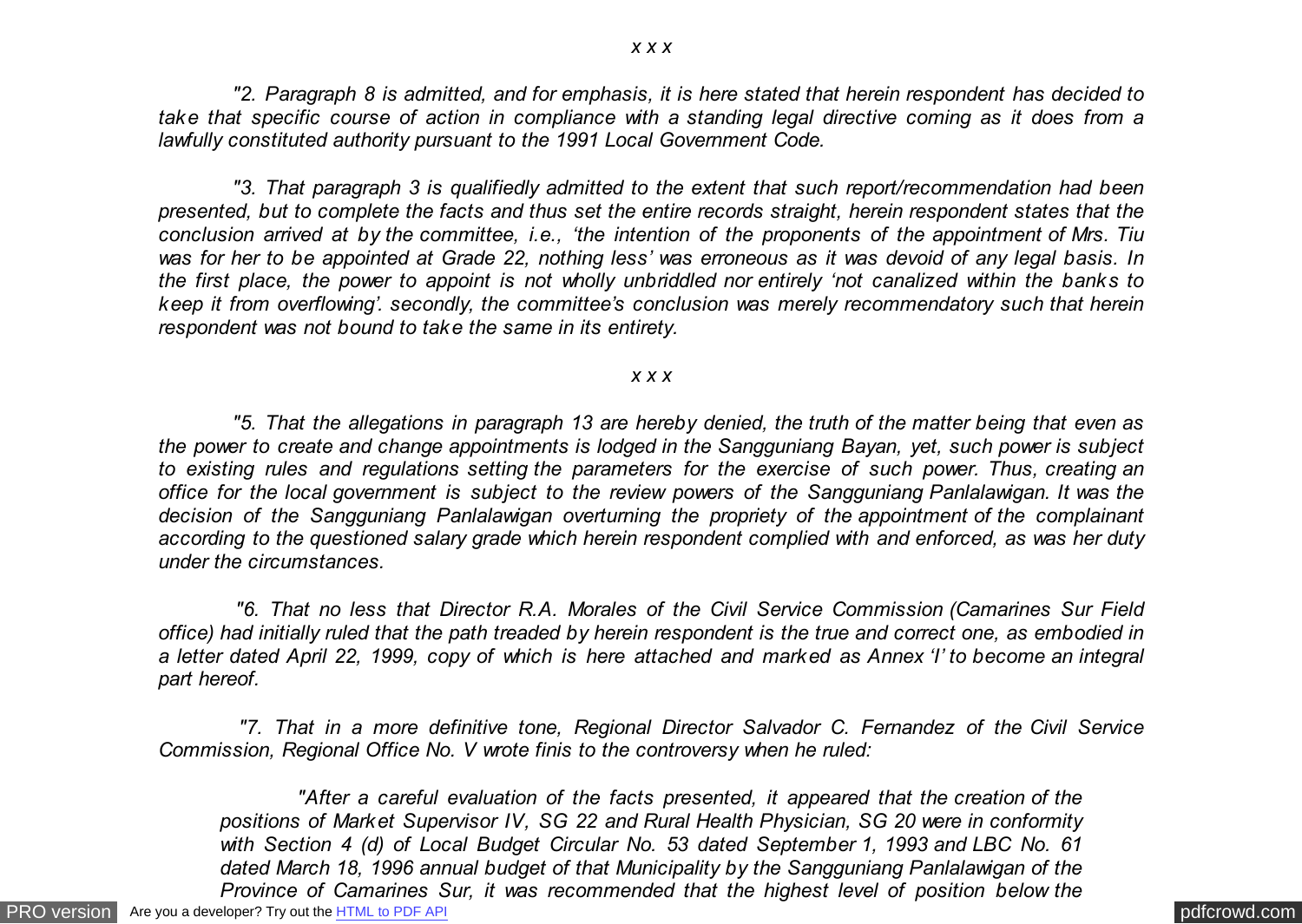*Assistant Department heads shall be limited to 18.*

 *'In this connection, your office will not violate any existing civil service law, rules and regulations if you will comply with the recommendations made by the Sangguniang Panlalawigan of the Province of Camarines Sur that the position of Market Supervisor IV, be changed to Market Supervisor III, SG 18... since it is in accordance with Section 4 (d) of LBC No. 53 dated September 1, 1993.*

*Province of Camarines Sur, it was recommended that the highest level of position below the*

 *"8. From all these, it reasonably becomes clear that complainant has absolutely no cause of action against herein respondent."*

 Records show that the position of Market Supervisor IV (SG-22) was created by the Sangguniang Bayan of Calabanga, Camarines Sur through Resolution No. 95-14 dated January 18, 1995. On January 25, 1995, the Sangguniang Bayan of Calabanga, Camarines Sur enacted Resolution No. 95-20 which concurred in the appointment of Librada Tiu as Market Supervisor IV (SG-22). On May 11, 1995, the Civil Service Commission approved the said appointment on a permanent status. Hence, Tiu started to receive her salary based on the said salary grade.

 However, the Municipality of Calabanga, a fourth class municipality at that time did not have a budget for Fiscal Years 1994 and 1995. The budgets for 1994 and 1995 were submitted to and received by the Provincial Budget Office only on September 18, 1996 and were returned unacted. Hence, the budget for 1993 was deemed re-enacted. Records, however, show that the budget for 1993 did not carry the position of and the corresponding appropriation to the position of Market Supervisor IV.

 On July 1, 1998, Mayor Evelyn S. Yu took over as the newly elected Mayor of the Municipality of Calabanga. On December 23, 1998, the Sangguniang Panlalawigan of Camarines Sur passed Resolution No. 088, s. 1998, approving on review the annual budget for 1998 of the Municipality of Calabanga, Camarines Sur as embodied in Resolution No. 98-A-077 and Appropriation Ordinance No. 98-A-1 in the amount of Thirty Million, Five Hundred Eight Thousand and Eight Hundred Eighty Pesos (P30,508,880.00) in the General Fund.

Said Resolution provides, among others, the following conditions:

 *"1. Condition No. 7 - That the highest level of position below the Assistant Department Heads in the 1st to 3rd class municipalities like Calabanga shall be limited to SG-18, pursuant to Section 4 (d) of LBC No. 53 of DBM, hence the position of Market Supervisor IV, SG 22, is without basis. That level has been reminded about this in the review action of their 1996 Annual Budget, specifically in Condition No. 2(5);"*

On March 15, 1999, Mayor Yu issued Memorandum Order No. 99-19 creating a Committee that will study the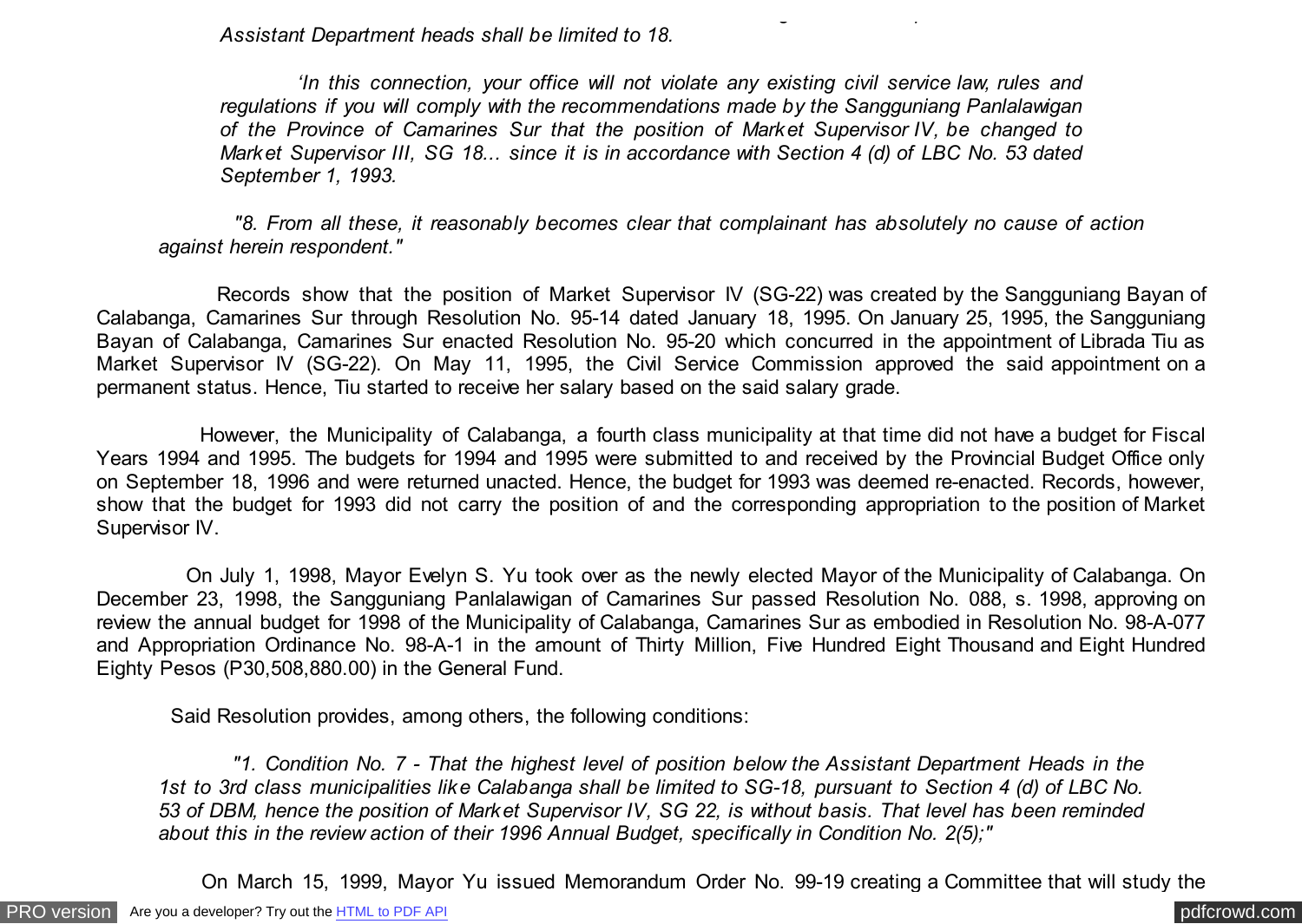propriety of the conditions set forth by the Sangguniang Panlalawigan of Camarines Sur on their Annual Budget for Calendar Year 1998. Pending the result of the study by the said Committee, Mayor Yu, in a letter dated April 28, 1999 withheld Tiu's salary increase and RATA.

On March 26, 1999, the Committee submitted its report and states, as follows:

 *"Item No. 7 - Re: Appointment of Mrs. Librada Tiu as Market Supervisor IV. This level has researched, studied and evaluated this case and found that the appointment is legal, necessary and in order.*

 *"The appointment of Mrs. Tiu as Market Supervisor IV, with the rank of Assistant Department head was approved by the Civil Service Commission on May 11, 1995 as permanent. Before this approval, the Sangguniang Bayan of Calabanga, Camarines Sur on its Regular Session on January 18, 1995, has first created and approved the position of Market Supervisor IV, salary Grade 22, thru Resolution No. 95-14. This measure is in pursuance with the provisions of par. b, Section 4 of LBC No. 53 regarding position classification. This is also one of the requirements of PREMIUMED before the loan package was granted for the construction of the New Calabanga Public Market. With the size of the proposed public market and the perceived activities it would generate, the lending institution was even demanding for a Market Administrator with the rank of Department Head. But it finally settled with an Assistant Department Head.*

 *"Subsequently, the Personnel and Selection and Promotion Board, thru Resolution No. 95-01 approved the filling up of the new (sic) created position of Market Supervisor IV, Salary Grade 22. This measure was concurred by (sic) the Sangguniang Bayan on January 25, 1995, under Resolution No. 95-20, which paved the way for the appointment of Mrs. Librada A. Tiu as Market Supervisor IV, with salary Grade 22. As required by the Civil Service Commission, the vacant position was published in a local weekly tabloid (VOX BICOL) on January 22, 1995.*

 *"It is very clear that the intentions of the proponents of the appointment of Mrs. Tiu was for her to be appointed at Grade Level 22, nothing less.*

 *"It is therefore recommended that Mrs. Librada A. Tiu, be retained in the same position with the same salary grade level."*

 As borne from the records, despite the foregoing recommendation, Mayor Yu issued Memorandum Order No. 99-49 dated June 23, 1999, ordering the change of Tiu's position title and salary grade from Market Supervisor IV (SG-22) to Market Supervisor III (SG-18).

Hence, Tiu appealed the action of Mayor Yu to the Commission.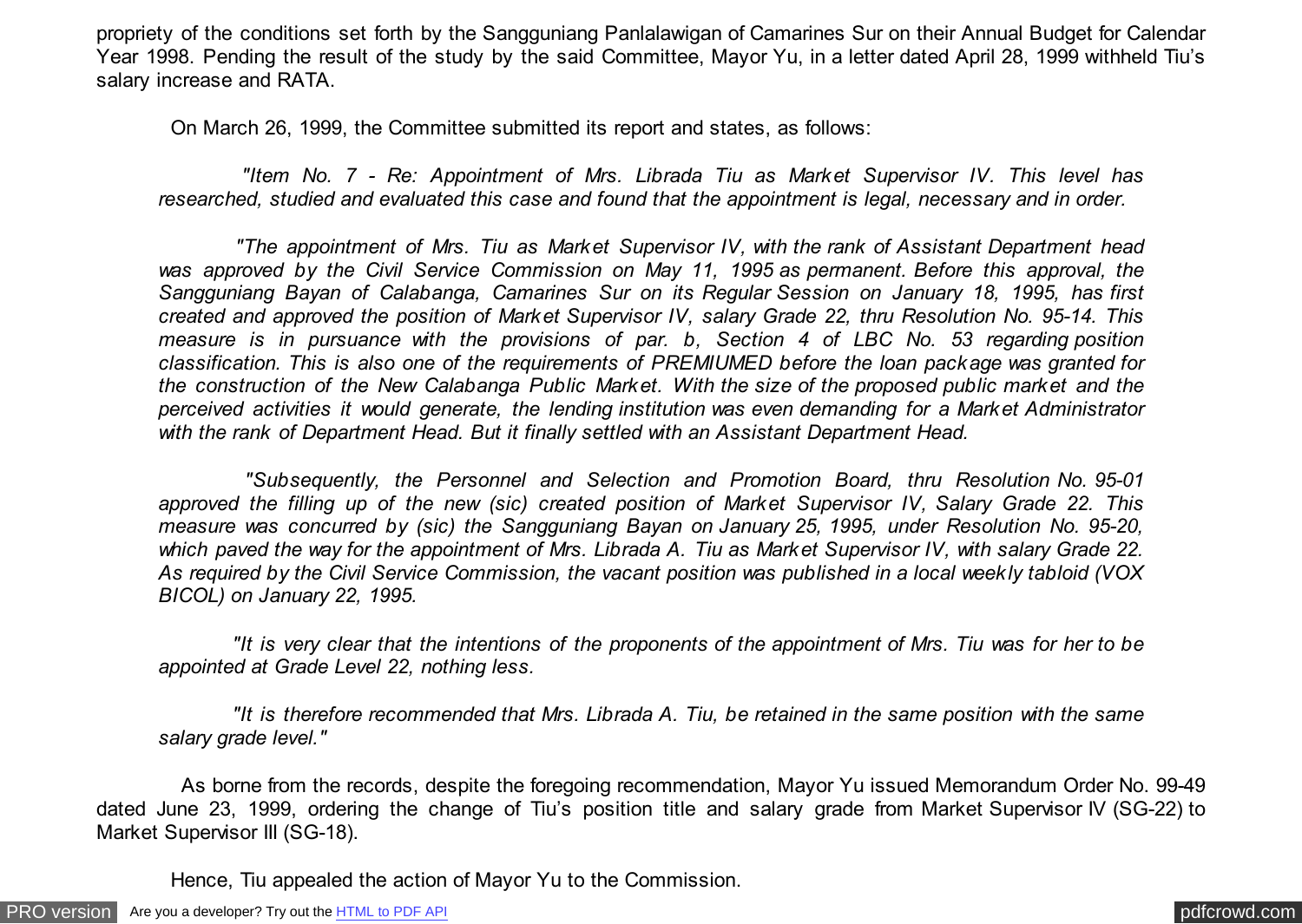Thus, the issue to be resolved is whether Evelyn S. Yu, in her capacity as Municipal Mayor of Calabanga, Camarines Sur, can change the position title and salary grade of Librada A. Tiu, from Market Supervisor IV (SG-22) to Market Supervisor III (SG-18).

 It is worthy to note that the position to which Tiu was appointed has been created by the Sangguniang Bayan of Calabanga, Camarines Sur and the appointment has been attested by the Civil Service Commission. Such appointment became effective upon such attestation and the appointee shall then be entitled to collect the rate of compensation embodied in her appointment.

 However, a careful review of the records adduced to the Commission shows that the position of Market Supervisor IV was not included in the 1993 Budget of the Municipality of Calabanga. Therefore, the said position is bereft of any financial appropriation. The Sangguniang Bayan Resolution creating the position of Market Supervisor IV was passed only in 1995 at the time the Municipality of Calabanga was operating on a reenacted budget. In this connection, the Commission, in the case of **Bongosia, Edgardo D. (CSC Resolution No. 95-055 dated August 17, 1995 Re: Appointment; Recall of Approval)** had the occasion to rule, thus:

 *"x x x Since no validly appropriated fund to pay the salary of the appointee is available, therefore, an appointment to said position cannot be given effect. In this situation, the Commission has no choice but to disapprove the appointment or recall the earlier approval of the appointment."*

 However, the Commission believes that the act of Mayor Yu in changing the position title of Tiu from Market Supervisor IV (SG-22) to Market supervisor III (SG-18) is not valid. **Section 447 of Republic Act No. 7160** otherwise known as **The Local Government Code of 1991,** provides, as follows:

 *"Section 447. Powers, Duties, Functions and Compensation. (a) The sangguniang bayan, as the legislative body of the municipality, shall enact ordinances, approve resolutions and appropriate funds for the general welfare of the municipality and its inhabitants pursuant to Section 16 of this Code and in the proper exercise of the corporate powers of the municipality as provided for under Section 22 of this Code, and shall:*

*1. Approve ordinances and pass resolutions necessary for an efficient and effective municipal government, and in this connection, shall:*

#### *x x x*

*(viii) Determine the positions and the salaries, wages, allowances and other emoluments and benefits of officials and employees paid wholly or mainly from municipal funds and provide for expenditures necessary for the proper conduct of programs, projects, services and activities of*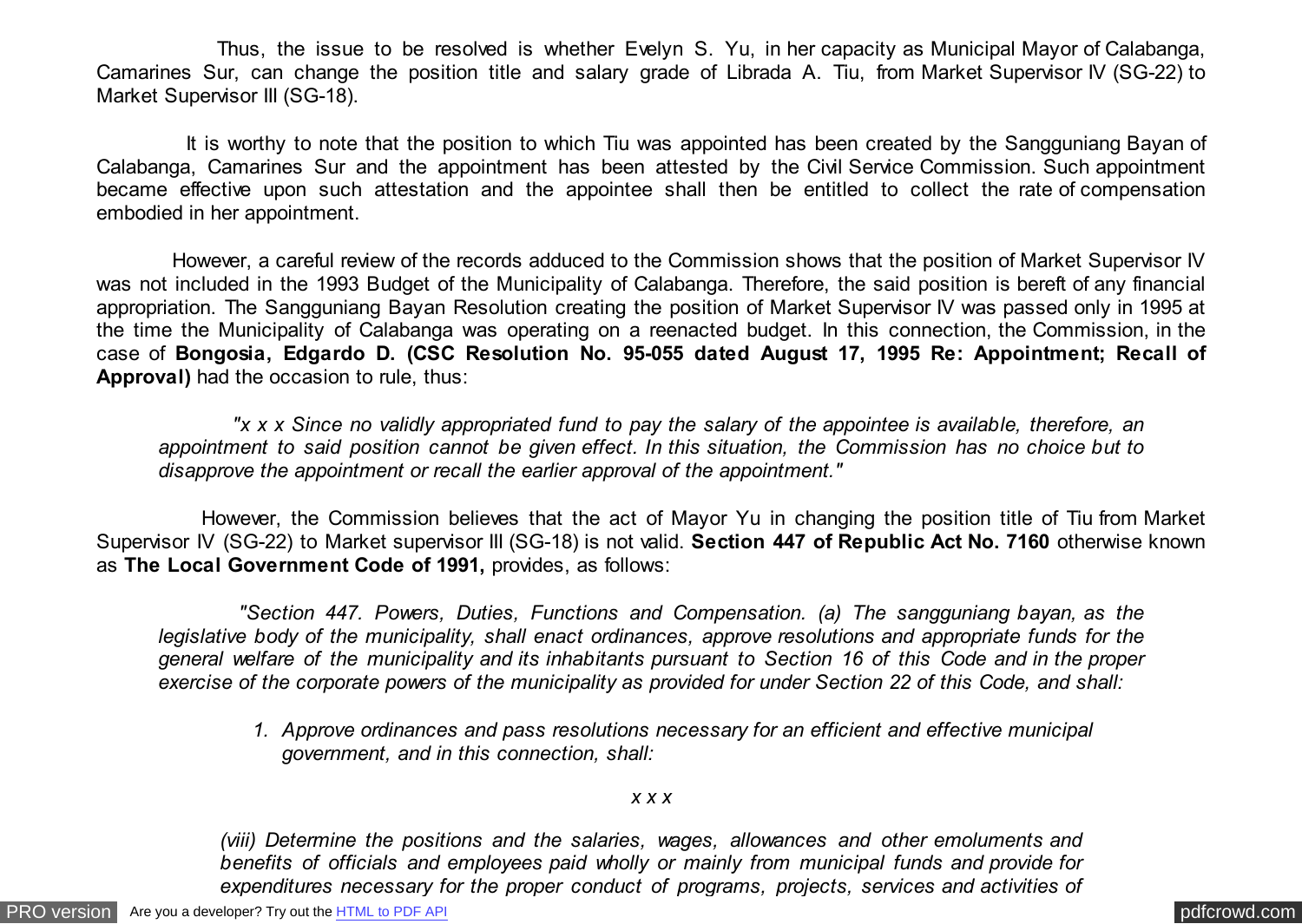## *the municipal government;"*

 The foregoing provision denotes that the Sangguniang Bayan (SB) now has the power to create positions and fix the salaries, wages, allowances, and other emoluments and benefits of all officials or employees paid wholly or partially from municipal funds. It can exercise this power without need of having the matter approved by the central government. Therefore, since the position of Market Supervisor IV was created by the Sangguniang Bayan through a resolution, it logically follows that the municipal mayor has no power to change the said position title. It is the SB who has the power to recall said resolution.

 Moreover, let it be emphasized that the Commission is not precluded from revoking or recalling appointments which had been previously approved but were issued in violation of existing law, rules and regulations. Under **Section 20, Rule VI of the Omnibus Rules Implementing Book V of Executive Order No. 292 (Administrative Code of 1987):** *"(N)otwithstanding the initial approval of an appointment, the same may be recalled on any of the following grounds: x x x violation of other existing civil service law, rules and regulations.* Hence, as the subject appointment of Tiu does not have a valid appropriation, approval thereof is recalled.

 Per inquiry from Agustin G. De Leon, Municipal Budget Officer and designated as Human Resource Management Officer IV of the Municipality of Calabanga, prior to Tiu's appointment as Market Supervisor IV (SG 22), Tiu held the position of Local Treasury Operations Officer II (SG-15). Since Tiu's position of Market Supervisor IV had no valid appropriation and neither the position of Market Supervisor III is found in the plantilla of positions, the Commission rules that the appointment of Tiu to the latter position of Market Supervisor III (SG-18) is likewise not valid. Hence, Tiu should be reverted to her previous position of Local Treasury Operations Officer II.

 **WHEREFORE,** the appeal of Librada A. Tiu is hereby **GRANTED.** Mayor Evelyn S. Yu has no power to change the position title of Market Supervisor IV to Market Supervisor III. The power is lodged with the Sangguniang Bayan. However, the approval of the appointment of Tiu as Market Supervisor IV is hereby recalled on the ground that the position has no appropriation passed by the Sanggunian."

Quezon City, JAN 20 2003

(Original Signed) **J. WALDEMAR V. VALMORES** Commissioner

(Original Signed)